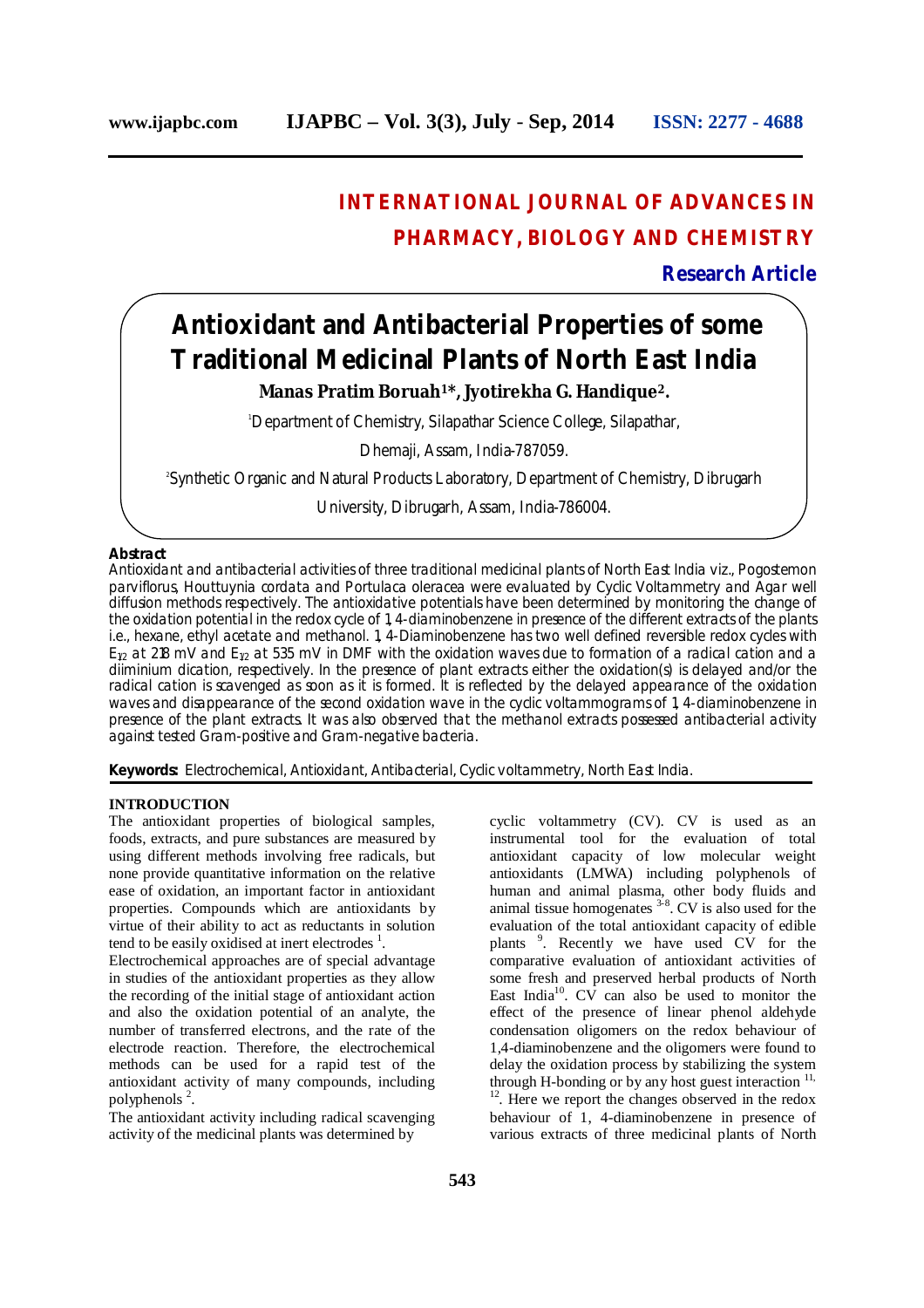East India viz., *Pogostemon parviflorus* (*Pp*), *Houttuynia cordata* (*Hc*) and *Portulaca oleracea* (*Po*) and also the antibacterial properties of them. Details of the plants are given in Table-1.

#### **MATERIALS AND METHODS**

#### *Plant Materials*

The plant materials used for this study have been listed in Table 1. The fresh plant samples were collected from their natural habitats from nearby areas of Dibrugarh University. The freshly cut plants were sorted out and shade dried for few days and then at  $60^{\circ}$ C in an oven and kept in a desiccators.

#### *Reagents and chemicals*

1,4-Diamino benzene and tetrabutyl ammonium bromide (TBAB) were purchased from Sigma Chemicals. Hexane, ethyl acetate, methanol, cyclohexane, and N,N-dimethyl formamide were of AR grade of RANKEM, India. All solvents were purified prior to use according to standard procedure. Tetra butyl ammonium perchlorate (TBAP) was prepared as follows. A saturated solution of 8.4 g of TBAB in 18 ml of H2O was treated with 2.1 ml of aqueous 70% HClO4. As a result, insoluble perchlorate was formed which was filtered and washed with cold  $H_2O$  and dried. Re-crystallization of the TBAP was done in n-pentane – ethyl acetate solution. To a saturated solution of TBAP in ethyl acetate, n-pentane was added to precipitate. Pure TBAP was dried at 100°C under vacuum.

#### *General equipment: Cyclic voltammetry*

The cyclic voltammograms were recorded with an Electrochemical Analyzer CH Instrument (Model chi 600c) with three electrodes system comprising of Ag/AgCl reference electrode and two platinum electrodes as working and auxiliary electrodes, respectively.

#### *Procedure: extraction, fractionation and concentration of extracts*

100 g of the each of the dried plant material were made into powder form. The dried powder was extracted by a Soxhlet extraction apparatus first with hexane and then with ethyl acetate and methanol, respectively taking about 300 ml of each solvent. The extracts were concentrated to 20 ml at approximately 40C under reduced pressure in a rotary vacuum evaporator. It is obtained as a concentrated mass.

*Electrochemical measurements of antioxidant activity: Cyclic voltammetry*

The measurement were done in N,N-dimethyl formamide with TBAP as supporting electrolyte with scan speed 0.1 mV/sec. Pure nitrogen gas was passed through the solution before recording the voltammogram. The EMF values are with reference to ferrocene as standard.

#### *Recording of Cyclic Voltammogram of 1,4 diaminobenzene*

The cyclic voltammogram of 1,4-diamino benzene was recorded by dissolving 4 mg of 1,4 diaminobenzene in DMF  $(3 \text{ cm}^3)$  with 8 mg of TBAP as supporting electrolyte.

#### *Recording of Cyclic voltammogram of 1,4 diaminobenzene in presence of the plant extracts*

At first the cyclic voltammogram of 1,4-diamino benzene was recorded as described above and to this solution 4 mg of the concentrated extract was added and mixed well. Then the cyclic voltammogram of the resulting solution was recorded as the same procedure. Pure nitrogen gas was passed through the solution before recording of each voltammogram. This experiment was done separately with each of the extracts, prepared to observe their effect on 1,4 diamino benzene.

#### *Antibacterial activity: Agar well diffusion method*

Antibacterial activity of methanol extracts of all was tested against five strains of pathogenic bacteria *viz., Enterococcus faecalis, Microccocus luteus, Proteus mirabilis, Escherichia coli* and *Enterobacter aerogenes* by well diffusion test using 100 µl of suspension containing  $10^9$  CFU/ml of bacteria spread on plate count agar medium<sup>13</sup>. All bacterial strains have been provided by IMTECH, Chandigarh. A 6 mm well was prepared by puncturing the agar and impregnated with 100 µl of selected plant extracts dissolved in sterile deionised water. Negative control was prepared using deionised water. Tetracycline and streptomycin were used as positive standards to determine the sensitivity in bacterial species tested. The inoculated culture plates were incubated at 37°C for 24 h. The antibacterial activity was determined by measuring the zone of inhibition of growth from the edge of zone to the edge of the well.

#### **RESULTS AND DISCUSSIONS** *Electrochemical study:*

The effect of plant extracts on the electrochemical behaviour of 1,4-diaminobenzene has been studied with the help of cyclic voltammetry. 1,4diaminobenzene has been chosen as this is an amine with well-defined redox cycle (Scheme 1) and hence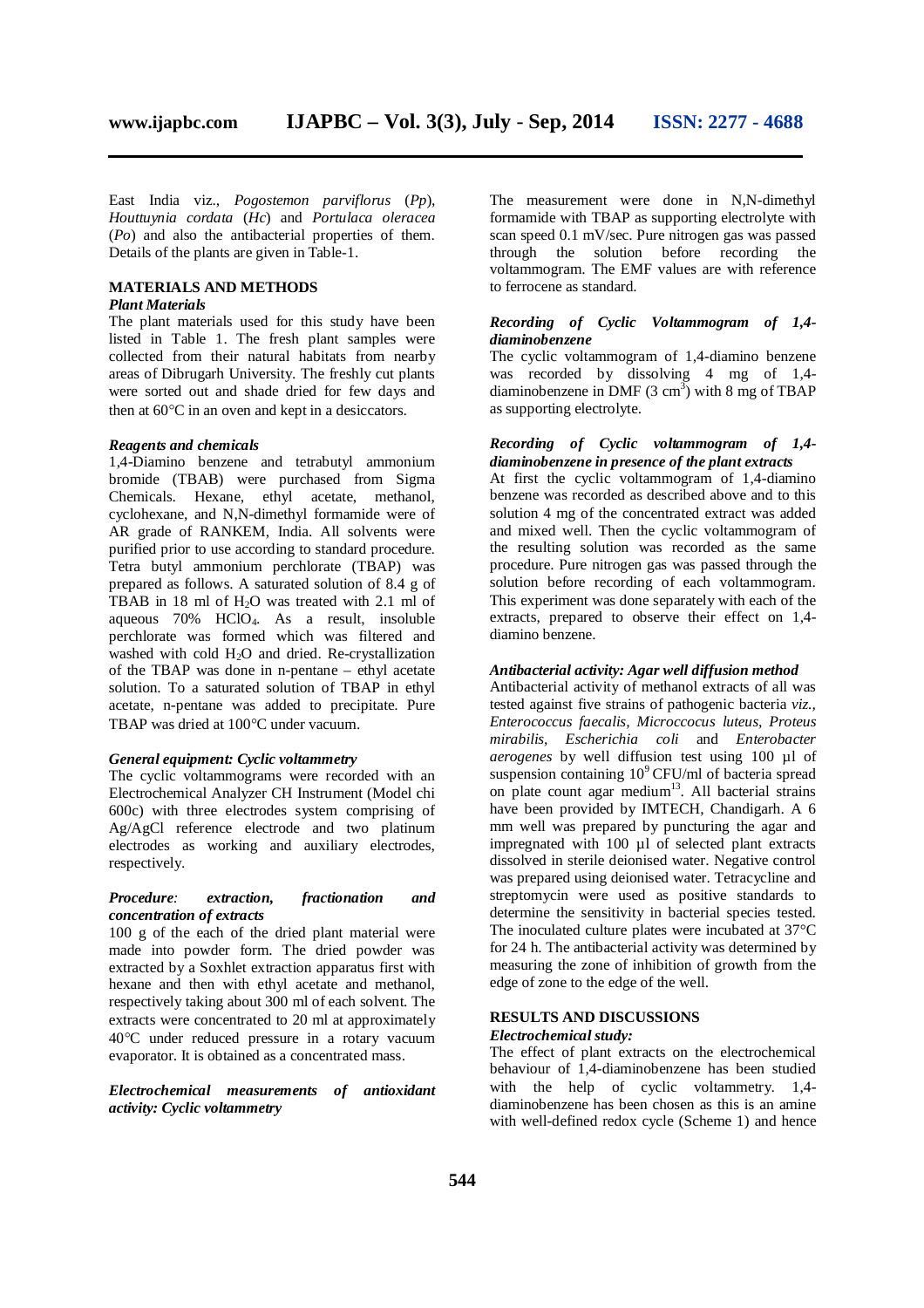benzenoid structure on electrochemical oxidation and reduction reaction. It is an amine having well defined redox cycles with  $E_{1/2}$  at 218 mV and  $E_{1/2}$  at 535 mV in DMF with the oxidation waves (Figure 1) due to formation of a radical cation and a diiminium dication, respectively (Scheme 1). The first oxidation wave was observed at 230 mV and the second oxidation wave was observed at 620 mV. The first reversible cycle with  $E_{1/2}$  at 218 mV is due to formation of a cationic radical, this radical in the second cycle with  $E_{1/2}$  at 535 mV transforms to a diimine.

Before monitoring the effects of the presence of different plant extracts on the redox cycles of 1, 4 diaminobenzene, the electrochemical behaviour of the plant extracts have been monitored. The plant extracts under study do not have any redox peaks in the region where  $1, 4$  – diamino benzene shows its redox cycles. The overall redox reactions of 1, 4 diamino benzene in presence of the plant samples have been significantly affected.

The effects of different extracts of all three plant species are shown in figures  $2(a) - 2(i)$ . Most of the samples significantly affected the overall redox reactions of 1, 4- diaminobenzene indicating the profound radical scavenging effect of the extracts. In presence of most of the extracts, the first oxidation wave was delayed which indicates that the plant extracts delay the oxidation process of 1,4 diaminobenzene to the radical cation probably by stabilizing 1,4-diaminobenzene by H-bonding through phenolic –OH groups. In presence of all the three extracts of *P. parviflorus,* the first redox cycle has disappeared indicating the complete inhibition of the oxidation while in case of all other plants, the first oxidation wave was delayed [Figure-2(a)-2(i)].

For the second oxidation wave, it was observed that in presence of all other extracts, it was not at all observed. It indicated that the profound radical scavenging effect of the extracts. Because once the cationic radical has been formed, due to radical scavenging ability of the extracts, the radical has become a non-radical and the second oxidation reaction was not possible.

The scavenging of the cation radical may be analogous to the following mechanism, illustrated in scheme 2. This mechanism is illustrated by taking BHT (Butylated Hydroxy Toluene), a known antioxidant. In this mechanism, BHT can donate a hydrogen atom to any free radical and thus the free

radical becomes a non-radical and become unreactive.

Delay of the first oxidation wave may be due to stabilization of 1,4-diamino benzene, such that a higher oxidation potential was required for the first oxidation process. And once the cationic radical has been formed, its behaviour also was changed due to the presence of the plant extracts. In case of the three plant extracts mentioned above, due to the instant scavenging ability of the polyphenolic compounds present in the plant extracts, the radical has become a non-radical and the second oxidation reaction was not possible. For the other plant extracts, the second redox cycle is also delayed. It may be due to stabilization of the cation radical by the polyphenols present in the plant extracts. The inhibition of the first redox cycle and the scavenging of the radical or delaying of its oxidation have been illustrated in the cyclic voltammograms in Figure-2(a) - 2(i) and in Table 2.

#### **Antibacterial Activity**

For study of antibacterial activities of the plants, five standard bacterial strains and Agar well diffusion method had been employed. The methanol extracts of three medicinal plants was tested against three Grampositive bacteria and two Gram-negative bacteria and all were found to have antibacterial activity. The zone of inhibition was tested for the methanol extracts of all the three plants.

As summarized in Table-3, the methanol extracts of three plant species strongly inhibited the growth of one Gram-positive *(Enterococcus faecalis)* and two Gram-negative *(Enterobacter aerogenes* and *Escherichia coli)* bacteria tested*.* The maximal zones of inhibition range from 6 to 10 mm. The methanol extracts showed no activity against two Grampositive bacteria viz. *Microccocus luteus* and *Proteus mirabilis*. The highest inhibition was found in *Houttuyinia cordata* and *Portulaca oleracea* against *Enterobacter aerogenes* (10 mm and 9 mm respectively). Since the bacteria used in this study involve in different types of diseases such as *Escherichia coli* can cause severe cramps, diarrhoea and urinary tract infections; *Enterobacter aerogenes* causes bacteremia, lower respiratory tract infections, skin, soft-tissue infections and urinary tract infections and *Enterococcus faecalis* involves in the infections of urinary tract, bacteremia, meningitis, and other infections in humans, and these were significantly inhibited by the plant extracts, so, there is scope of exploiting these plant samples for isolation of the active principles to be used as antibiotic against the above mentioned bacteria.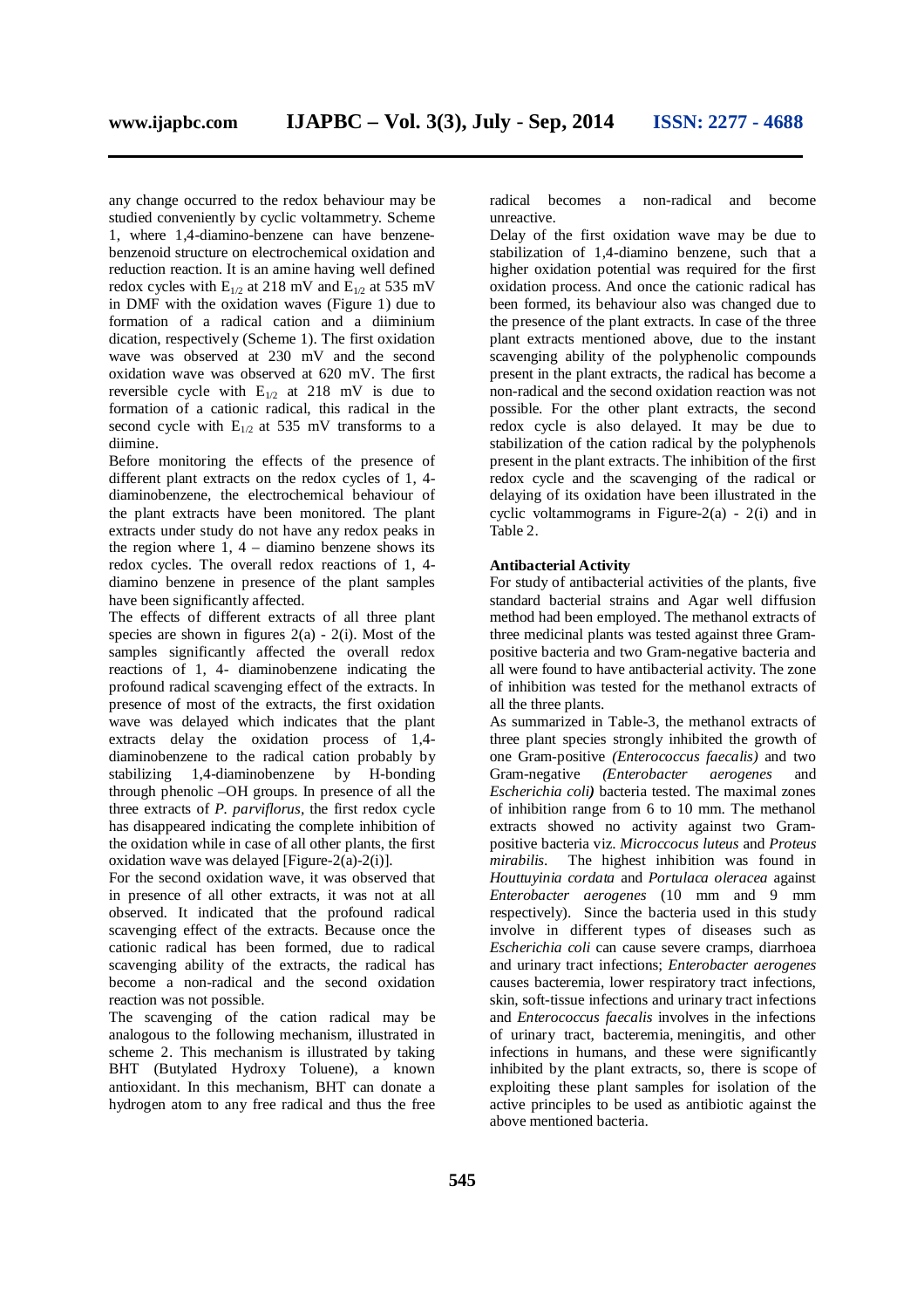**CONCLUSION** The redox behavior of 1,4-diamino benzene has been altered in presence of the plant extracts. All the samples shifted the redox cycles of 1,4-diamino benzene to higher oxidation potential. All most all samples have delayed the first oxidation wave slightly and the second oxidation wave was not at all observed, indicating that the instant scavenging of the cation radical, as soon as it is formed. It was also observed that the methanol extracts of three plant species strongly inhibited the growth of one Grampositive and two Gram-negative bacteria tested. Thus the investigated plant samples are potential antioxidants and antibacterial, which may be functional as prophylactic agents while acting as drug.

**ACKNOWLEDGEMENT:** Authors are thankful to the University Grants Commission, New Delhi for financial assistance under UGC SAP-DRS.

| <b>Sl. No.</b> | <b>Plant names</b>                                | Parts use/Form of use | Method/purpose of use                                                                                |  |  |
|----------------|---------------------------------------------------|-----------------------|------------------------------------------------------------------------------------------------------|--|--|
| 1              | Pogostemon<br>parviflorus<br>Benth<br>[Lamiaceae] | Leaf and root         | Leaves are taken as medicinal<br>vegetables in cooked form and<br>considered good for liver problems |  |  |
| $\overline{c}$ | Houttuyinia cordata<br>Thunb.<br>[Saururaceae]    | Leaf                  | Leaves are taken as<br>medicinal<br>vegetables in cooked form and good for<br>liver functions        |  |  |
| 3              | Portulaca oleraceae<br>L. [Portulaceae]           | Whole plant           | Added to curries to give a sour and<br>cooling taste. It is considered good for<br>dysentery etc     |  |  |

**Table – 1 Plants used under investigation**

| $\mathbf{E_{\textup{p}}}$ values of 1, 4-diaminobenzene alone and in presence of various plants extracts |                       |                        |                       |  |  |  |  |
|----------------------------------------------------------------------------------------------------------|-----------------------|------------------------|-----------------------|--|--|--|--|
| Sl. No.                                                                                                  | <b>Plant extracts</b> | $1st$ Peak $E_p$ in mV | $2nd$ Peak $Ep$ in mV |  |  |  |  |
| 1                                                                                                        | None                  | 230                    | 620                   |  |  |  |  |
| 2                                                                                                        | $Pp$ (Hex)            |                        |                       |  |  |  |  |
| 3                                                                                                        | Pp (EtOAc)            |                        |                       |  |  |  |  |
| $\overline{4}$                                                                                           | Pp (MeOH)             |                        |                       |  |  |  |  |
| 5                                                                                                        | $Hc$ (Hex)            | 285                    |                       |  |  |  |  |
| 6                                                                                                        | Hc(EtOAc)             | 275                    |                       |  |  |  |  |
| 7                                                                                                        | Hc (MeOH)             | 332                    |                       |  |  |  |  |
| 8                                                                                                        | Po $(Hex)$            | 246                    |                       |  |  |  |  |
| 9                                                                                                        | Po (EtOAc)            | 252                    |                       |  |  |  |  |

**Table-2**

10 Po (MeOH) 254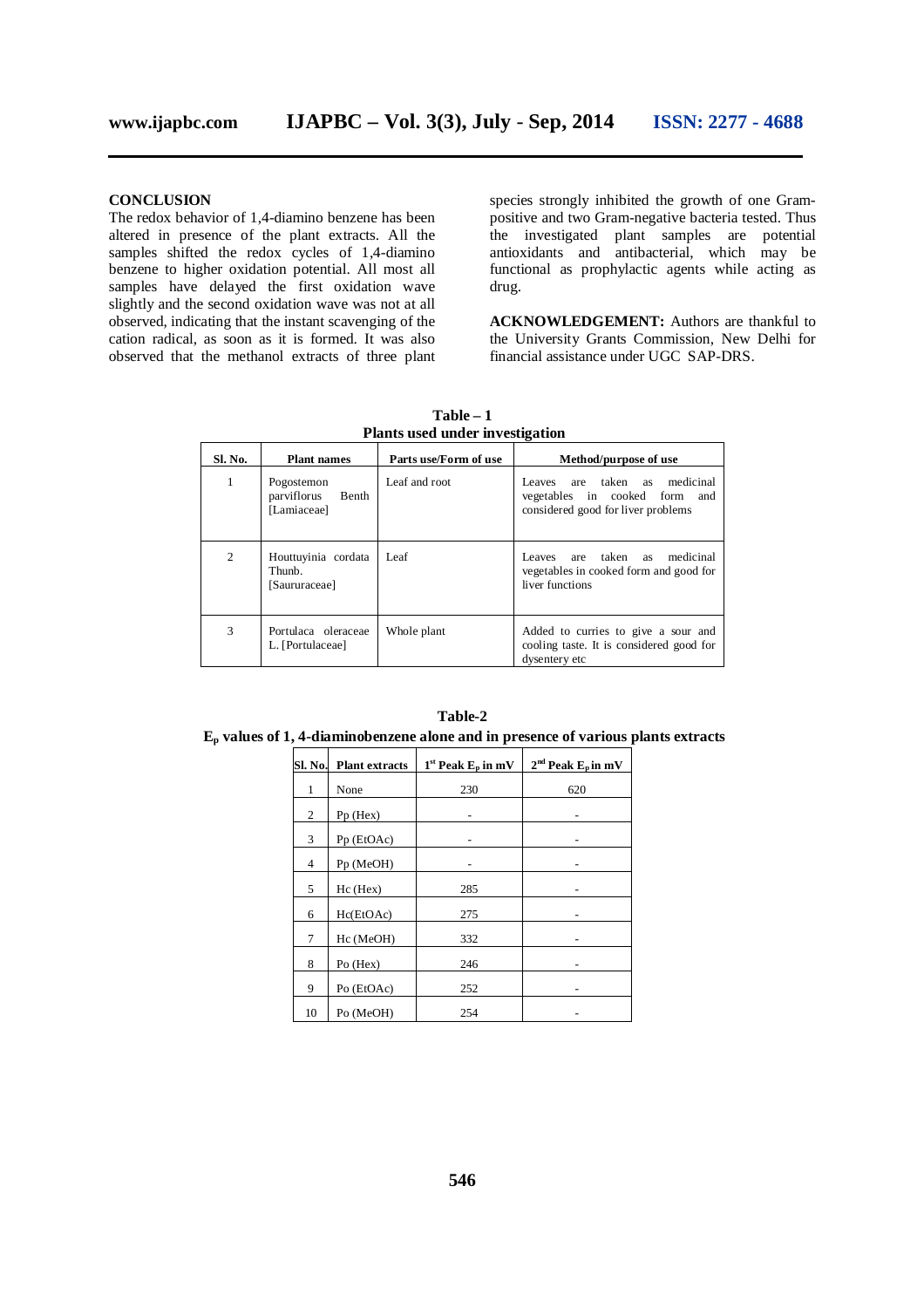

**Figure1 Cyclic voltammogram of 1, 4-diaminobenzene**



**Scheme1**



**Scheme 2**

**547**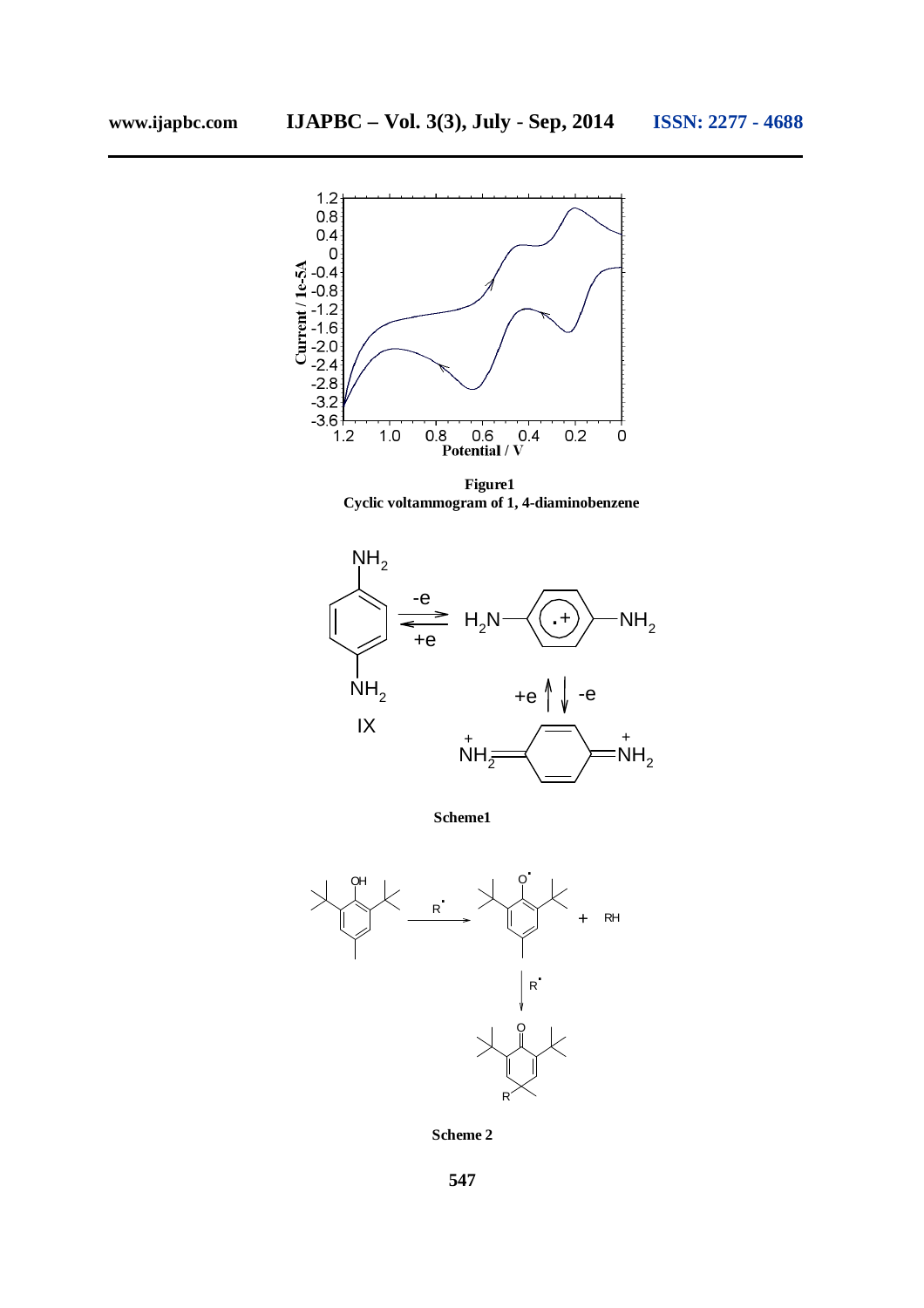

CV of 1,4-diaminobenzene alone (shaded) and that in presence of (a) *Pp* hexane extract, (b) *Pp* ethyl acetate extract, (c) *Pp* methanol extract, (d) *Hc* hexane extract, (e) *Hc* ethyl acetate extract, (f) *Hc* methanol extract, (g) *Po* hexane extract, (h) *Po* ethyl acetate extract, (i) *Po* methanol extract